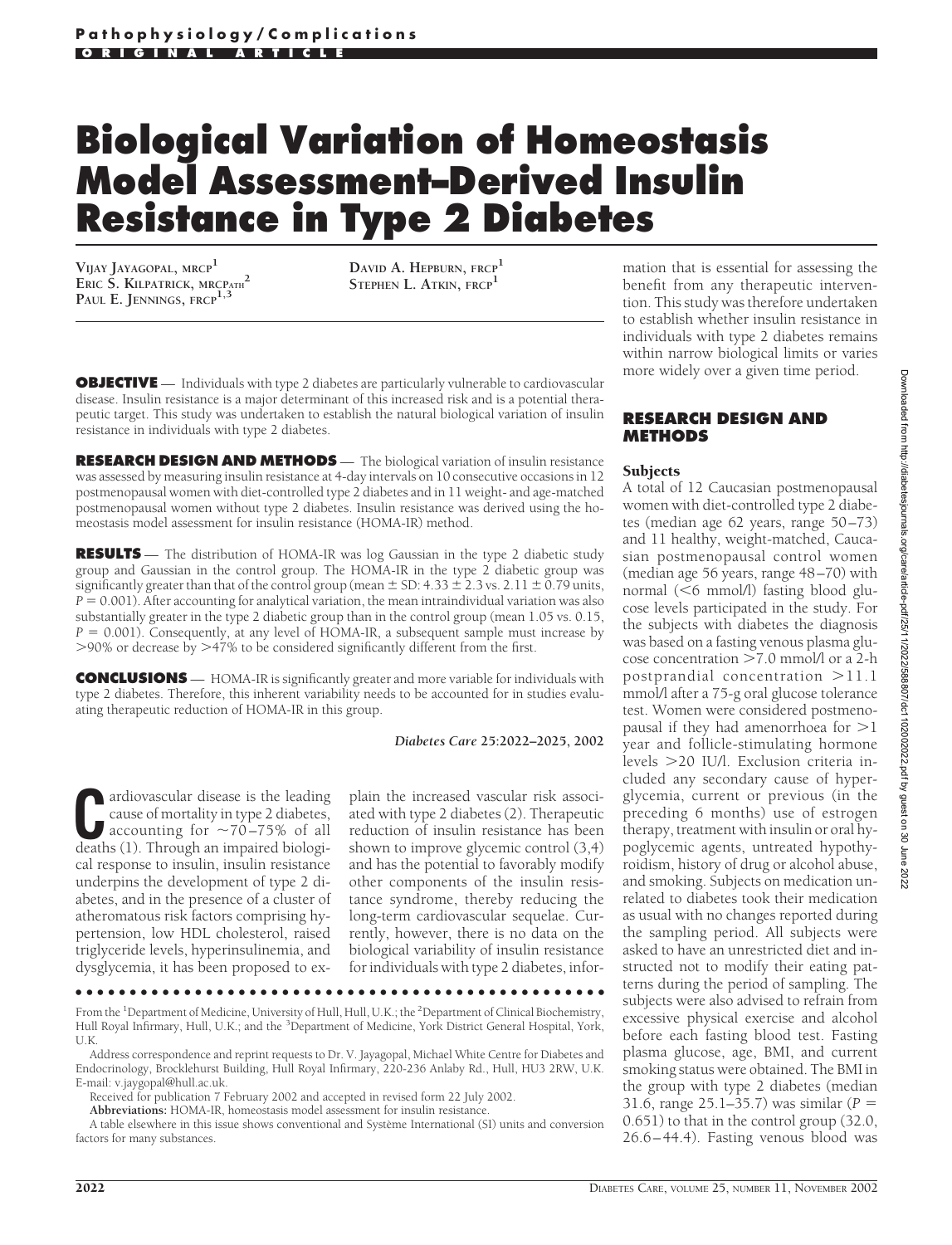|                              | Type 2 diabetic patients | Control subjects | P       |
|------------------------------|--------------------------|------------------|---------|
| n                            | 12                       | 11               |         |
| Age (years)                  | $61.7 \pm 7.0$           | $56.2 \pm 6.1$   | NS.     |
| Weight (kg)                  | $77.5 \pm 8.1$           | $79.9 \pm 13.4$  | NS.     |
| BMI $\frac{\text{kg}}{m^2}$  | $31.1 \pm 3.3$           | $32.4 \pm 5.3$   | NS.     |
| Fasting glucose (mmol/l)     | $7.6 \pm 2.3$            | $5.0 \pm 0.5$    | < 0.001 |
| Fasting insulin $(\mu U/ml)$ | $13.0 \pm 5.6$           | $9.4 \pm 3.4$    | < 0.001 |

Data are means  $\pm$  SD.

collected after a 5-min period of rest into serum gel tubes (Becton Dickinson, Oxford, U.K.) and one fluoride oxalate tube at the same time each day (0800–0900) on 10 consecutive occasions at 4-day intervals. Samples were separated by centrifugation at 2000*g* for 15 min at 4°C, and two aliquots of the serum were stored at –20°C within 1 h of collection. Plasma glucose was analyzed in singleton within 4 h of collection. The serum samples were split before assay. All subjects gave their informed written consent before entering the study, which had been approved by the Hull and East Riding Local Research Ethics Committee.

## Reagents

Serum insulin was assayed using a competitive chemiluminescent immunoassay, supplied by Euro/DPC, Llanberis, U.K. The assay was performed on a DPC Immulite 2000 analyzer (Euro/DPC, Llanberis, U.K.) using the manufacturer's recommended protocol. The coefficient of variation of this method was 10.6%, calculated using the study samples. The analytical sensitivity was  $2 \mu U/ml$ , and there was no stated cross-reactivity with proinsulin. Plasma glucose was measured using a Synchron LX 20 analyzer (Beckman-Coulter, High Wycombe, U.K.) using the manufacturer's recommended protocol. The coefficient of variation for this assay was 1.2% at a mean glucose value of 5.3 mmol/l during the study period. Before analysis, all of the serum samples were thawed and thoroughly mixed. The duplicate samples (i.e., two per visit) were randomized and analyzed in a single continuous batch using a single batch of reagents.

## Statistical analysis

Statistical analysis was performed using SPSS for Windows NT, version 9.0 (SPSS, Chicago, IL). Insulin resistance was calcu-

lated using the homeostasis model assessment for insulin resistance (HOMA-IR) method (HOMA-IR = [insulin  $\times$  glucose]/22.5) (5). Biovariability data were analyzed by calculating analytical, within-subject, and between-subject variances  $(SD_A2, SD_12, and SD_G2, respectively)$ tively) according to the methods of Fraser and Harris (6). By this technique, analytical variance  $(SD_A2)$  was calculated from the difference between duplicate results for each specimen  $(SD_A^2 = \Sigma d^2 / 2N$ , where d is the difference between duplicates, and *N* is the number of paired results). The variance of the first set of duplicate results for each subject on the 10 assessment days was used to calculate the average biological intraindividual variance  $(SD_12)$  by subtraction of  $SD_A2$ from the observed dispersion (equal to  $SD<sub>1</sub>2 + SD<sub>A</sub>2$ ). Subtracting  $SD<sub>1</sub>2 + SD<sub>A</sub>2$ from the overall variance of the set of the first results determined the interindividual variance ( $SD<sub>G</sub>2$ ). The standard de-

viation of intraindividual  $(SD<sub>I</sub>)$  and interindividual  $(SD_G)$  variations was estimated as square roots of the respective variance component estimates. The reference change value or critical difference between two consecutive HOMA-IR samples in an individual subject with type 2 diabetes was calculated using the formula  $2.77$ (CV<sub>I</sub>), where CV<sub>I</sub> is the within subject biological coefficient of variation (6).

**RESULTS** — The clinical and biochemical details of the individual subjects are shown in Table 1. The distribution of HOMA-IR was found to be log Gaussian (by Kolmogorov-Smirnov) in the type 2 diabetic group and Gaussian in the control group. Figure 1 shows the mean and range of insulin resistance for the individuals in the two groups.

The HOMA-IR in the group with type 2 diabetes was greater than that in the control group  $(4.33 \pm 2.3 \text{ vs. } 2.11 \pm 0.79)$ units,  $P = 0.001$  using the Mann-Whitney *U* test). For the group with type 2 diabetes, the analytical variance contributed to 1.5% of the total test variance, 19.2% of the intraindividual variance, and 79.3% of the interindividual variance. For the control group, the analytical variance contributed to 2.5% of the total test variance, 23.7% of the intraindividual variance, and 73.8% of the interindividual variance. After accounting for analytical variation (following log transformation of the type 2 diabetes data), the mean intraindividual variation was sub-



Figure 1—*Means (range) of HOMA-IR in control subjects and postmenopausal women with type 2 diabetes.*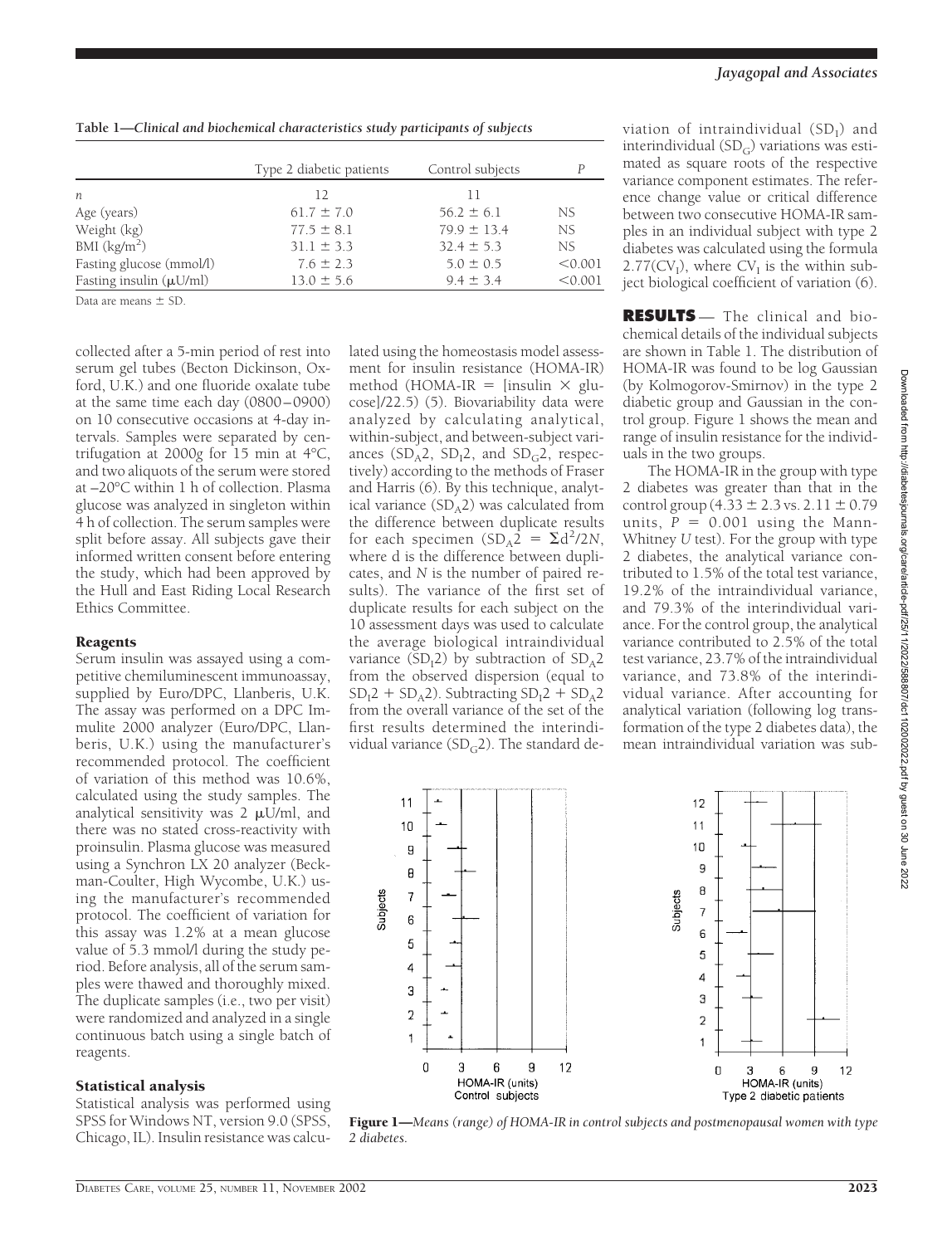stantially greater in the group with type 2 diabetes than in the control group (mean  $1.05$  vs.  $0.15$ ,  $P = 0.001$ ). The critical difference between two consecutive HOMA-IR samples in an individual patient with type 2 diabetes, calculated using the formula  $2.77$ (CV<sub>I</sub>) (6) on the logderived data, was  $-47\%$  or  $+90\%$  of any initial level of insulin resistance. This indicates that a subsequent sample must increase by  $>90\%$  or decrease by  $>47\%$  to be considered significantly different from the first.

**CONCLUSIONS** — This is the first study to show that the intraindividual variation in HOMA-derived insulin resistance is much greater in individuals with type 2 diabetes than in nondiabetic individuals. In accord with previous studies, the absolute HOMA-IR in individuals with type 2 diabetes was also significantly greater than in weight-matched individuals without type 2 diabetes (7,8). However, for the subjects with type 2 diabetes, there was a wide degree of variation in the value of HOMA-IR, both as a group and within each individual comprising the group, i.e., the interindividual and intraindividual variation were high. Conversely, for the group without type 2 diabetes, the HOMA-IR remained within a narrow range over a period of time both for the group as a whole and for each individual within the group, i.e., the interindividual and intraindividual variation were relatively low. Therefore, the high degree of intraindividual variability of HOMA-IR seen in individuals with type 2 diabetes means that a change in two single measurements of HOMA-IR in the same subject may be more a consequence of biological variation than any treatment effect. Because of the log Gaussian distribution of insulin resistance in the group with type 2 diabetes, the values must increase by  $>90\%$  or decrease by  $>47\%$  before a significant critical difference can be assured.

Until now, there has been no data for the biological variability of insulin resistance in individuals with type 2 diabetes. In healthy individuals, insulin sensitivity does not appear to have seasonal variation (9), and measurement of insulinmediated glucose disposal has been shown to be stable over time (10). The intraindividual variation of fasting glucose and insulin has previously been evaluated in healthy volunteers (11) and in subjects with type 2 diabetes (12). Mooy

et al. (12) analyzed data from two 75-g oral glucose tolerance tests performed 2–6 weeks apart during the Hoorn study, a cross-sectional population-based survey on glucose tolerance in Dutch Caucasians aged 50–74 years without a history of diabetes. The intraindividual variation was assessed by the standard deviation of the test-retest difference. The subgroup of individuals subsequently diagnosed to have type 2 diabetes showed greater total intraindividual variation in both fasting glucose and fasting insulin than the group with normal glucose tolerance. In accord with our data, they found that the biological variation of the measured analytes (glucose and insulin) accounted for most of the intraindividual variation seen with analytical variation, only providing a small contribution to the total variation observed. This means that in their study, as in ours, the variation observed would not be significantly altered, even with improved measurement techniques.

A diurnal variation in insulin sensitivity is known to occur (13,14), and circadian neuroendocrine rhythms of glucocorticoids and prolactin have been implicated in day-to-day variation in insulin sensitivity (15). However, these influences were accounted for here, as the samples were collected at the same time of day to eliminate variations caused by circadian rhythms. Sex hormones, sex hormone–binding globulin, and androgens are known to influence an individuals insulin resistance (16–18), and variations in these hormones either by themselves or in various ratios could have an influence on the variability of the calculated insulin resistance. However, this study was not powered to assess this relation, and further studies are needed for clarification. Interestingly, we observed that the intraindividual variance of HOMA-IR increased linearly with increasing HOMA-IR values for both the control subjects ( $r = 0.84$ ,  $P = 0.001$ ) and the group with type 2 diabetes ( $r = 0.60$ ,  $P = 0.039$ ), suggesting a direct relation between insulin resistance and the degree of variability present in both health and disease. Additional confounding factors to be considered in a study such as ours are the recognized influence of age, BMI, ethnicity, and menopausal status and the concomitant use of estrogen replacement therapy in individuals insulin resistance (19–24). To account for this, the two groups in this study were closely matched for age, menopausal status, and BMI; all subjects were Caucasian; and no subject in either group had been on estrogen replacement therapy for at least 6 months before the study.

The strong correlation previously shown between HOMA and other methods to determine insulin resistance, such as insulin clamps or intravenous glucose tolerance tests (5,8,25), would suggest that the biological variation in HOMA-IR seen here may also be present when insulin resistance is determined by other assessment methods and, indeed, the very low biological variability in HOMA-IR seen in postmenopausal women without type 2 diabetes would indicate that the wider biological variation seen in the group with type 2 diabetes is real rather than a methodological flaw with the HOMA method. Although the variability of HOMA-IR determined here cannot be directly extrapolated to insulin resistance per se, this data highlights the need for further studies (by clamp or other means) to either confirm or refute the HOMA findings. If found to be the case, then this may have implications for the correct interpretation of studies involving intervention in individual subjects.

The reasons for using the HOMA model in this study were twofold. First, it is the technique most likely to be used in clinical practice. Second, the 10 consecutive measurements required over the 36 day sampling period using other more labor intensive and invasive techniques, such as hyperinsulinemic-euglycemic clamps or intravenous glucose tolerance tests, were considered unsuitable for humans in view of the potential associated complications, such as thrombophlebitis, from repetition of these invasive methods.

In conclusion, we have found that insulin resistance measured using the HOMA model is greater and has more intrinsic variability in individuals with type 2 diabetes compared with those without. Whereas the reasons for this high inherent variability remain speculative, it nonetheless needs to be accounted for in studies of insulin resistance for individuals with type 2 diabetes.

### **References**

<sup>1.</sup> Counting the cost. In *The Real Impact of Non Insulin Dependant Diabetes*. A kings Fund Report commissioned by the British Diabetes Association. London, The Kings